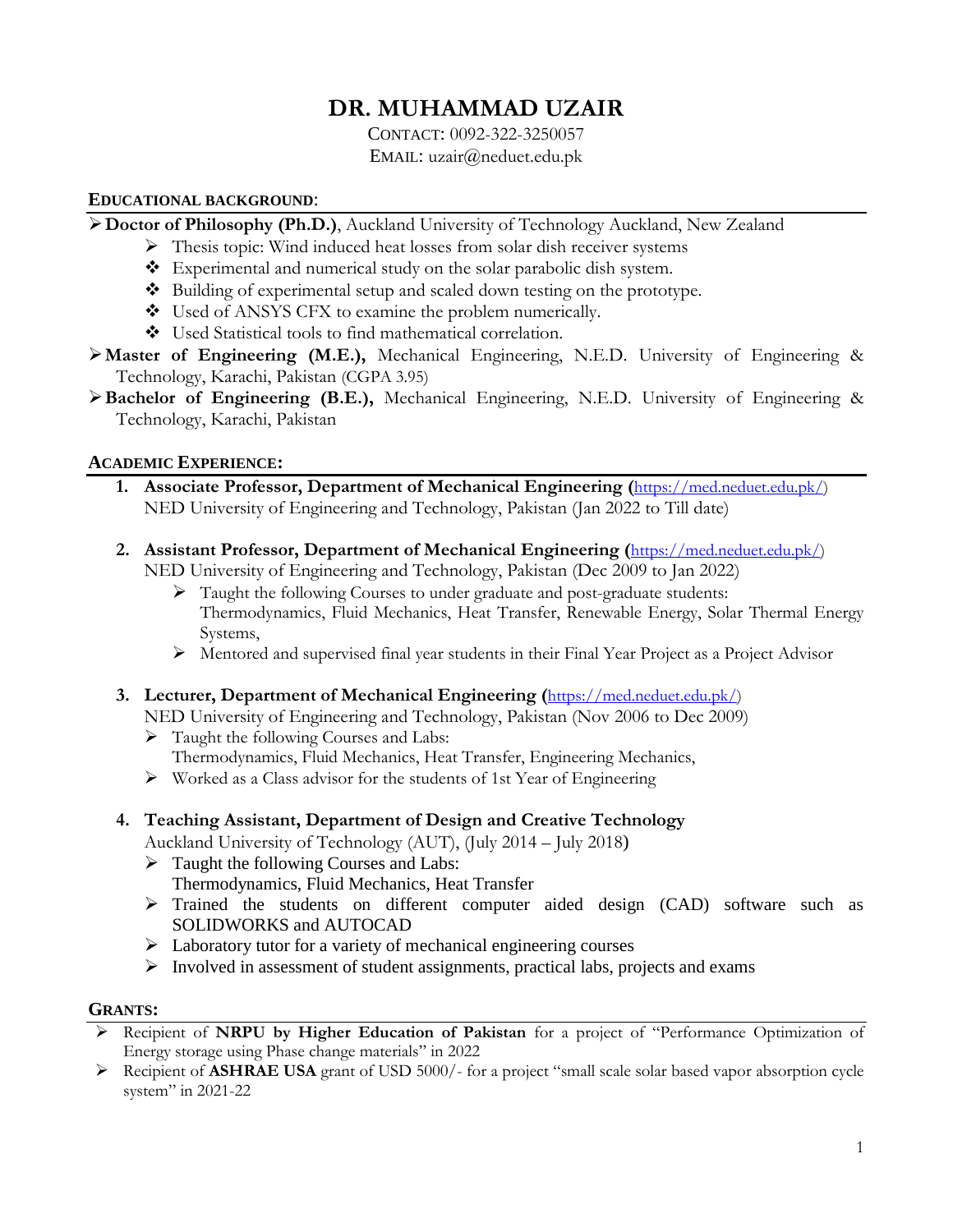- Recipient of **ASHRAE USA** grant of USD 5000/- for a project "Geo-thermal air-conditioning system " in 2020-21
- Recipient of Seed funding of PKR 0.89 million from **NED University of Engineering and Technology** in 2020-21
- Recipient of **ASHRAE USA** grant of USD 5000/- for a project "Small-Sized Parabolic Trough Collector System for Solar De-humidification Application: Design, Development, and Potential Assessment" in 2019-20

#### **HONORS AND AWARDS:**

- **Regional Lecturer of ASHRAE Regional At Large (Nov 2021- Oct 2022)**
- **Best Researcher Award** for year 2021 from NED University of Engineering and Technology
- **Best Researcher Award** for year 2020 from NED University of Engineering and Technology
- **Best Paper Award** for year 2018 from NED Alumni Association of Southern California (NEDAASC)
- **Best Paper Award** for year 2017 from NED Alumni Association of Southern California (NEDAASC)
- **Scholarship** to pursue PhD under Faculty development Program from NED University in 2014.
- **Grant** from Auckland University of Technology to participate in Asia-Pacific Solar Research Conference, Sydney, Australia in 2014
- **Grant** from Auckland University of Technology to participate in Asia-Pacific Solar Research Conference, Brisbane, Australia in 2015
- **Grant** from Auckland University of Technology to participate in Asia-Pacific Solar Research Conference, Canberra, Australia in 2016

#### **PUBLICATIONS**

#### **JOURNAL PAPERS:**

- 1. **Uzair, M.,** Naqvi, A.A., Akhtar, M., Zaidi, A. A., (2022). Statistical Approach to select the best suitable solar model for Global Radiation: Case study of Karachi, Pakistan. TECCIENCIA
- 2. **Uzair, M.,** Kazmi, S. U. H., Yousuf, M. U., Zaidi, A. A., (2022). Optimization of performance of PV panels and selection of the best site for solar park in Pakistan. Transactions of the Canadian Society for Mechanical Engineering
- 3. **Uzair, M.,** Rehman, N., Yousuf, M. U., (2022). Sensitivity Analysis of Capital and Energy Production Cost for Off-Grid Building Integrated Photovoltaic Systems. Renewable Energy, 186, pp195-206.
- 4. **Uzair, M.,** Siddiqui, M.A., Allauddin, U., (2022). Numerical study of Flow patterns and performance of a coupled cavity-dish system under different focal lengths. Transactions of the Canadian Society for Mechanical Engineering
- 5. **Muhammad Uzair**, Naveed Rehman, Mubashir Siddique, Syed Umair Hassan Kazm (2022). Improved Methodology for Determining Seasonal and Fixed Optimum Tilt Angles for Solar Collectors GMSARN International Journal
- 6. **Muhammad Uzair**, Ghulam Qadir Chaudhary, Naveed ur Rehman, Zeeshan Anwar, Syed Hamza Hassan, Hamza Siddiqui, Muhammad Shahbaz Hussain, (2022). Numerical investigation to determine the optimized solar parabolic cavity shape. GMSARN International Journal
- 7. **Uzair M**., Rehman, N., Asif, M., (2022). Effect of receiver misalignment on the intercept factor of parabolic trough collectors. Journal of Solar Energy Engineering, 144 (2), 024502-1
- 8. Rehman, N., **Uzair M**., (2022). Comparison of North-South and East-West facing solar collector pairs with and without reflectors. Journal of Solar Energy Engineering, 144, pp. 024501-11.
- 9. Shaikh, M., **Uzair, M.,** Allauddin, U., (2021). Effect of geometric configurations on charging time of latent heat storage of solar applications. Renewable Energy, 179, pp.262-271.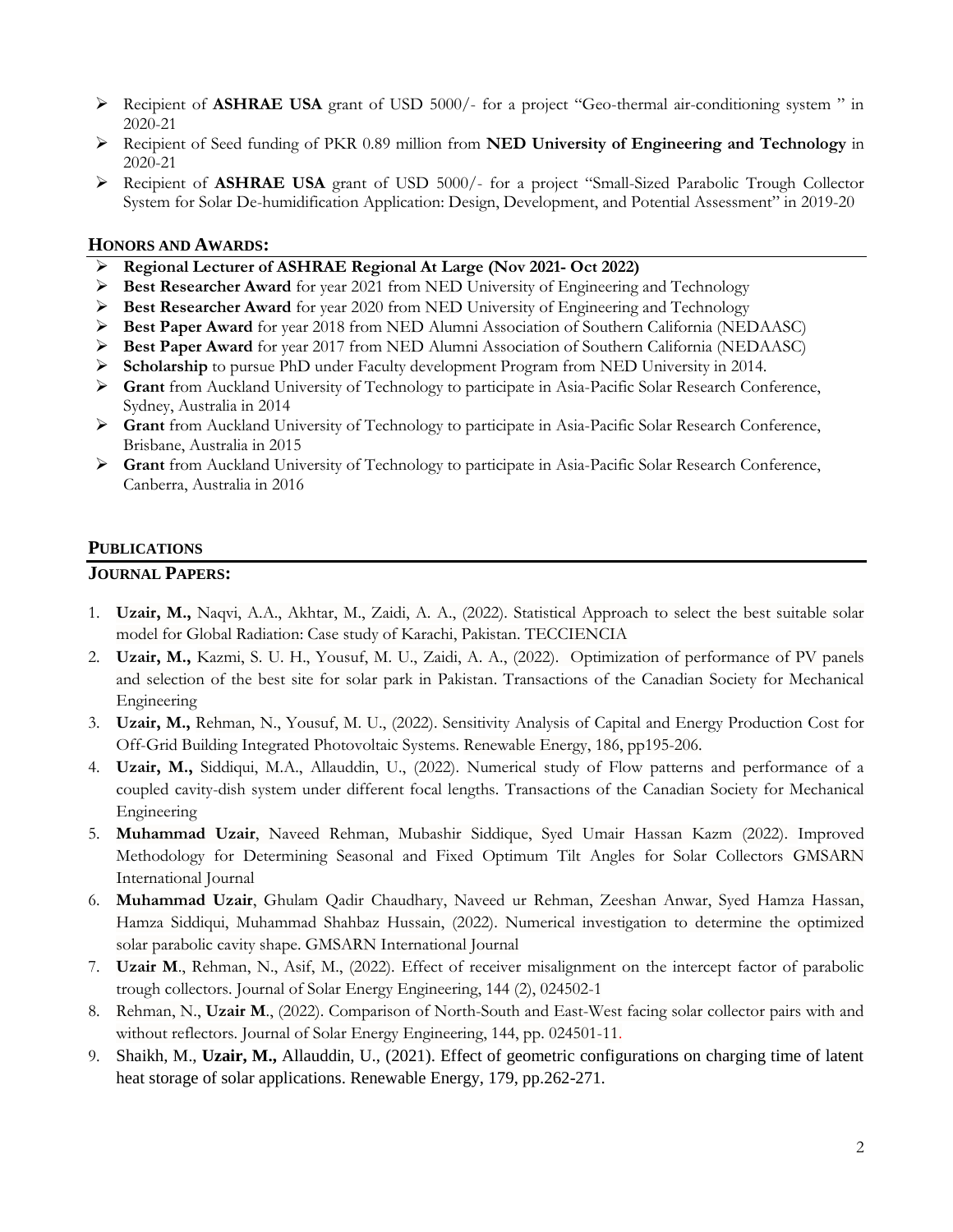- 10. Naseer, M. N., Zaidi, A. A., Khan, H., Kumar, S., bin Owais, M. T., Jaafar, J., [Nuor, S. S.](https://www.sciencedirect.com/science/article/pii/S2352484721004479#!), [Yasmin, A., Kingshuk](https://www.sciencedirect.com/science/article/pii/S2352484721004479#!)  [D., Muhammad, A.,S.F. Wan Muhamad Hatta,](https://www.sciencedirect.com/science/article/pii/S2352484721004479#!) **Uzair, M.** (2021). Mapping the field of microbial fuel cell: A quantitative literature review (1970–2020). Energy Reports, 7, 4126-4138.
- 11. **Uzair, M.,** & Rehman, N. U. (2021). Intercept Factor for a Beam-Down Parabolic Trough Collector. Journal of Solar Energy Engineering, 143(6), 061002.
- 12. Rehman, N.U., **Uzair, M**. & Asif, M. (2021) Optical Design of a Novel Polygonal Trough Collector for Solar Concentrating Photovoltaic Applications. Arabian Journal of Science and Engineering.
- 13. Allauddin, U., Salahuddin, S., & **Uzair, M.** (2021) Performance enhancement of an impinging jet system using different working fluids-A numerical study. Heat Transfer Research, 52, pp.17-30
- 14. Khan, S. Y., **Uzair, M**., Allaudin, U., & Masri, A. R. (2021). Experimental Investigation of Spray Characteristics of Electro-Hydro-Dynamic Atomization. GMSARN International Journal, 15, 250-258.
- 15. Rehman, N. U., & **Uzair, M.** (2021). Hybrid Ray Tracing Model and Particle Swarm Optimization for the Performance of an Internally Reflecting Solar Still with a Booster Reflector. Arabian Journal for Science and Engineering, 46(3), 2021-2032.
- 16. **Uzair, M**., Sohail, S. S., Shaikh, N. U., & Shan, A. (2020). Agricultural residue as an alternate energy source: A case study of Punjab province, Pakistan. Renewable Energy, [162, 2066-2074.](callto:162,%202066-2074)
- 17. ur Rehman, N., & **Uzair, M.** (2020). Optimizing the inclined field for solar photovoltaic arrays. Renewable Energy, [153, 280-289.](callto:153,%20280-289)
- 18. ur Rehman, N., **Uzair, M.,** & Asif, M. (2020). Evaluating the solar flux distribution uniformity factor for parabolic trough collectors. Renewable Energy, 157, 888-896.
- 19. ur Rehman, N., Hijazi, M., & **Uzair, M.** (2020). Solar potential assessment of public bus routes for solar buses. Renewable Energy, 156, 193-200.
- 20. ur Rehman, N., **Uzair, M.,** & Allauddin, U. (2020). An optical-energy model for optimizing the geometrical layout of solar photovoltaic arrays in a constrained field. Renewable Energy, 149, 55-65.
- 21. **Uzair, M.,** Anderson, T., & Nates, R. (2020). Effect of Insertion of the Dish on the Behaviour of the Convective Heat Loss. Arabian Journal for Science and Engineering, [45\(2\), 989-1000.](callto:45(2),%20989-1000)
- 22. Yousuf, M. U., Umair, M., & **Uzair, M**. (2020). Estimating the average diffuse solar radiation based on multiple parameters: A case study of arid climate zone of Pakistan. International Journal of Ambient Energy, 1-11.
- 23. ur Rehman, N., Siddiqui, M. A., & **Uzair, M**. (2019). Performance Modeling and Experimental Investigation of Parasitic Losses in a Flat-Panel Solar Thermoelectric Generator. Arabian Journal for Science and Engineering, [44\(6\), 5589-5602.](callto:44(6),%205589-5602)
- 24. ur Rehman, N., **Uzair, M.,** Siddiqui, M. A., & Khamooshi, M. (2019). Regression models and sensitivity analysis for the thermal performance of solar flat-plate collectors. Arabian Journal for Science and Engineering, [44\(2\), 1119-1127.](callto:44(2),%201119-1127)
- 25. **Uzair, M.,** Anderson, T. N., & Nates, R. J. (2018). Modeling of convective heat loss from a cavity receiver coupled to a dish concentrator. Solar Energy, [176, 496-505.](callto:176,%20496-505)
- 26. ur Rehman, N., Uzair, M., & Siddiqui, M. A. (2018). Optical analysis of a novel collector design for a solar concentrated thermoelectric generator. Solar Energy, [167, 116-124.](callto:167,%20116-124)
- 27. **Uzair, M.,** ur Rehman, N., & Raza, S. A. (2018). Probabilistic approach for estimating heat fluid exit temperature correlation in a linear parabolic trough solar collector. Journal of Mechanical Science and Technology, [32\(1\), 447-453.](callto:32(1),%20447-453)
- 28. Rehman, N. U., & **Uzair, M.** (2017). The proper interpretation of analytical sky view factors for isotropic diffuse solar irradiance on tilted planes. Journal of Renewable and Sustainable Energy, [9\(5\), 053702.](callto:9(5),%20053702)
- 29. **Uzair, M.,** Anderson, T. N., & Nates, R. J. (2017). The impact of the parabolic dish concentrator on the wind induced heat loss from its receiver. Solar Energy, 151, 95-101.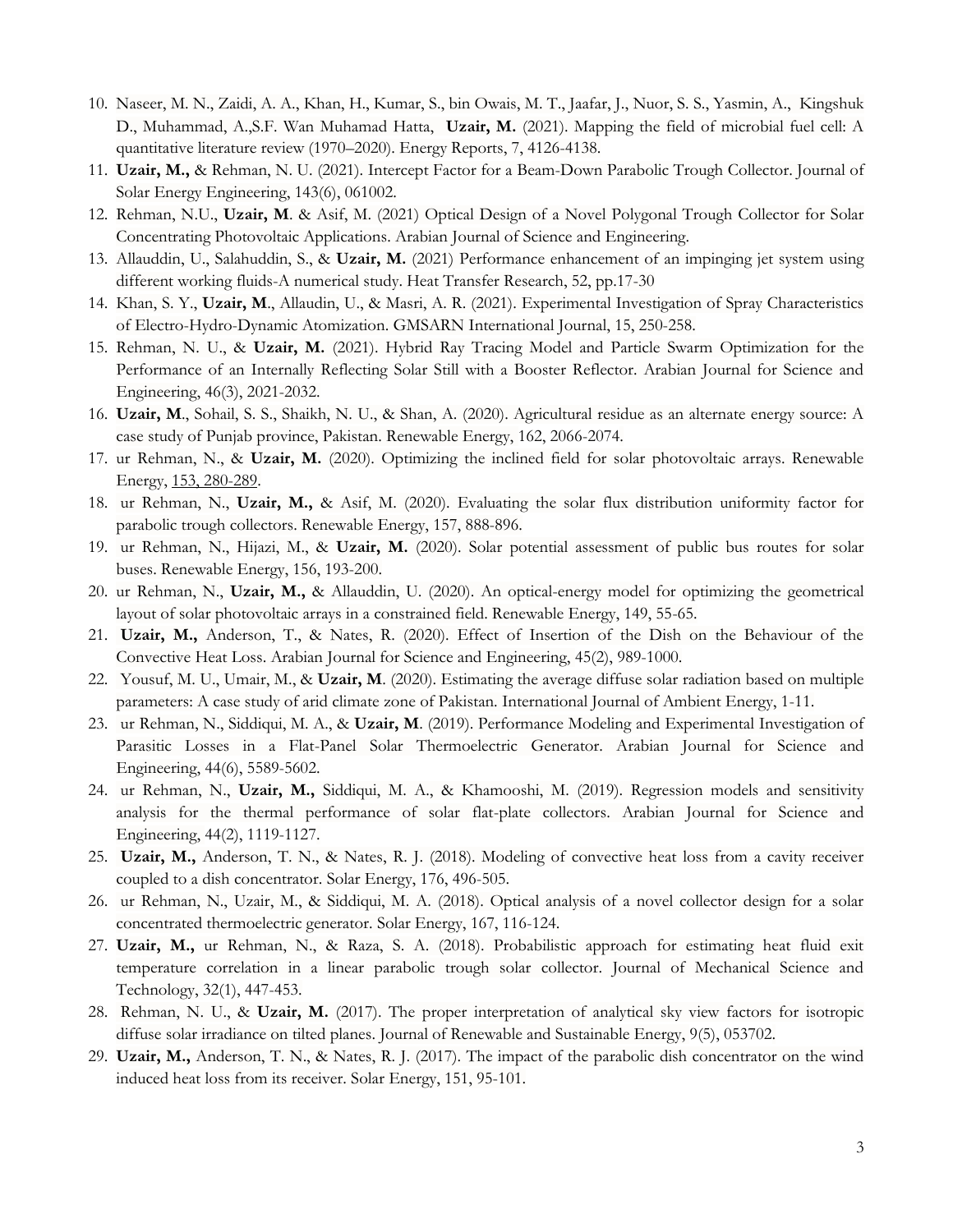# **CONFERENCE PAPERS:**

- **1.** Muhammad Wajahat Rasool Arain, Asad A. Zaidi, Muhammad Asif, **Muhammad Uzair**, 2022, "Design and fabrication of catalytic converter with new material", 11<sup>th</sup> International Mechanical Engineering Conference, Karachi, Pakistan
- **2.** Muhammad Farhan, Asad A. Naqvi, **Muhammad Uzair**, 2022, "Increasing photovoltaic performance through temperature regulation by Soy wax as phase change material" 11th International Mechanical Engineering Conference, Karachi, Pakistan
- 3. Ghulam Qadar Chaudhary, Allah Ditta , Dr. Muzaffar Ali, **Muhammad Uzair**, Naveed Akram, Amar Gulnawaz, 2022, "Experimental study to analyse the effect of critical parameters on the performance of integrated solid desiccant using cross flow m-cycle" 11th International Mechanical Engineering Conference, Karachi, Pakistan
- 4. **Muhammad Uzair**, M. Zeeshan Anwar, Hamza Siddiqui, S. Hamza Hasan, M. Shahbaz Hussain, 2021, "Convective heat losses in a parabolic dish cavity receiver", 10th International Mechanical Engineering Conference, Karachi, Pakistan
- 5. **Uzair, M**., Anderson, T., and Nates, R., 2017, "Convective heat loss investigation from a couple parabolic dish receiver system", Proceeding of the 10th Australasian Natural Convection workshop (10ANCW), Auckland, New Zealand.
- 6. **Uzair, M.,** Anderson, T., and Nates, R., 2016, "Impact of dish structure on the convective heat loss from a parabolic dish solar cavity receiver", Proceedings of the Asia-Pacific Solar Research Conference, Canberra, Australia.
- 7. **Uzair, M.,** Anderson, T., Nates, R., and Etienne, J., 2015, "A validated simulation of wind flow around a parabolic dish", Proceedings of the Asia-Pacific Solar Research Conference, Brisbane, Australia.
- 8. **Uzair, M.,** Anderson, T., and Nates, R., 2014, "Wind Flow around a Parabolic Dish Solar Concentrator", Proceedings of the Asia-Pacific Solar Research Conference, Sydney, Australia.

### **PROJECTS PUBLISHED IN THE FORM OF BOOKS:**

- 1. Project on "To design and study a Centrifugal Compressor for Gas Compression Station", Published by Lambert Academic Publishing's Foundation (ISBN: 978-3-659-18581-6)
- 2. Project on "Design of Solar Thermal powered Air Conditioner", Published by Lambert Academic Publishing's Foundation (ISBN: 978-3-659-11449-6)

### **CONFERENCE/WORKSHOPS/SEMINARS**

### **CONFERENCES CONDUCTED**

- **Conference Secretory** of 11th International Mechanical Engineering Conference (IMEC-22) under the theme "Sustainable Smart Advancements in Mechanical Engineering", held on 14th and 15th of January 2022
- **Conference Secretory** of 10<sup>th</sup> International Mechanical Engineering Conference (IMEC-2020-21) under the theme "Green Practices in Mechanical Engineering", held on 12th February 2021.
- **Focal Person** of 9th International Mechanical Engineering Conference (IMEC-2019) under the theme "Futuristic trends in Mechanical Engineering", held on 15th and  $19<sup>th</sup>$  of March 2019.

### **WORKSHOPS CONDUCTED**

- Conducted 3-Days workshop on ASHRAE Learning Course tilted "Fundamental of thermodynamics and Psychrometry" with collaboration of ASHRAE Pakistan Chapter in March 2011 as **Master Trainer**.
- Conducted 3-Days workshop on ASHRAE Learning Course tilted "Fundamental of Heating and Cooling Loads" with collaboration of ASHRAE Pakistan Chapter in April 2011 as **Master Trainer**.
- Participated a workshop as **Training of Trainer** on ""Design and Installation of Off- Grid and On- Grid Solar PV System", organized by REAP with collaboration of GIZ in November 2012.
- Participated a workshop as **Training of Trainer** on "ASHRAE's Variable Refrigerant Flow Systems Design and Applications" organized by Pakistan HVACR Society with collaboration with Global Training Center for Building Excellence – Dubai in 2019.